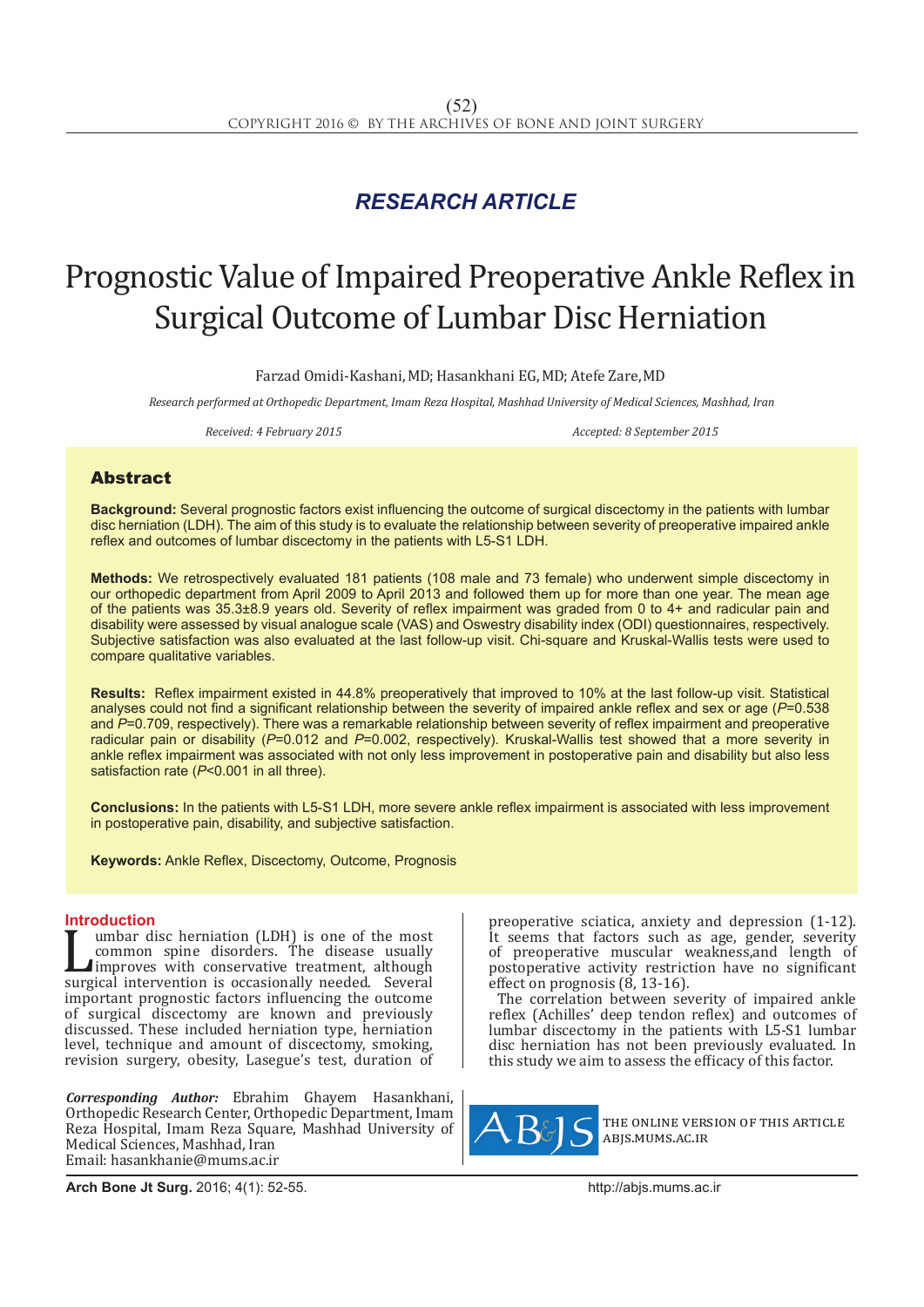THE ARCHIVES OF BONE AND JOINT SURGERY. ABJS.MUMS.AC.IR PROGNOSTIC EFFECT OF ANKLE REFLEX IN DISCECTOMY VOLUME 4. NUMBER 1. JANUARY 2016

| Table 1. Clinical improvement and patients' satisfaction in our treated cases        |                                                                                                              |                                                                           |
|--------------------------------------------------------------------------------------|--------------------------------------------------------------------------------------------------------------|---------------------------------------------------------------------------|
| <b>Index</b>                                                                         | <b>Before surgery</b>                                                                                        | At the last follow-up visit                                               |
| Achilles Reflex<br>$2+$<br>$1+$<br>$\theta$<br>VAS <sup>0</sup><br>$ODI^{\dagger}$   | 100 (55.2%)<br>57 (31.5%)<br>24 (13.3%)<br>$7.8 \pm 1.9$<br>$47.8 \pm 23.5$                                  | 163 (90.1%)<br>12 (6.7%)<br>$6(3.3\%)$<br>$1.5 \pm 1.4$<br>$7.2 \pm 10.8$ |
| Satisfaction rate<br>-Excellent<br>-Good<br>-Fair<br>-Poor<br>$IIXIAC, XI: A \cup I$ | $\overline{\phantom{a}}$<br>$\overline{\phantom{a}}$<br>$\overline{\phantom{a}}$<br>$\overline{\phantom{a}}$ | 123 (68.0%)<br>43 (23.8%)<br>$7(3.9\%)$<br>$8(4.4\%)$                     |

<sup>0</sup>VAS: Visual Analogue Scale

† ODI: Oswestry Disability Index

#### **Materials and Methods**

After local institutional review board approval, we retrospectively evaluated the patients with L5-S1 lumbar disc herniation whom were treated by simple discectomy in our orthopedic department from April 2009 to April 2013. Our inclusion criteria consisted of simple discectomy, L5-S1 LDH, complaints that were refractory to a minimum period of six weeks conservative treatment, and a follow-up period more than 12 months. Those cases with cauda equina syndrome, generalized spinal stenosis, unstable spine requiring spinal fusion or instrumentation, and revision surgery were excluded.

Preoperatively, history taking and physical examination were performed on all patients and documented in their medical records by the senior author (FOK). Plain radiography and magnetic resonance imaging scanning were taken from all cases. Severity of reflex impairment was graded from 0 to 4+ (17). Grade 0 means no response, 1+ a decreased response, 2+ normal response, 3+ an increased response, and 4+ repeating reflex or clonus. The grading was also compared with the normal side. All the patients were assessed by visual analogue scale (VAS) and Oswestry disability index (ODI) questionnaires for scoring radicular leg pain (not lumbar pain) and functional disability (18, 19), VAS scoring was scaled from 0, no pain to 10, worst pain. Translation and cross cultural validation of ODI questionnaire was already performed in Persian speaking patients (20). These questionnaires were repeated at the last follow-up visit. At this time, satisfaction rate was evaluated by asking the patient to choose one of the following responses about their satisfaction with the surgical outcomes, based on criteria adopted from the North American Spine Society Low back Outcome Instrument (21).

(1) Excellent: if the operation met the patient's expectations,(2) Good: if the patient did not improve as much as he/she had hoped, but the patient would undergo the same operation for the same results,(3) Fair: if the operation helped but the patient would not undergo the same surgery for the same result,(4) Poor: if the patient is the same as or worse than he or she was preoperatively.

#### *Statistical analysis*

Data collected including demographic characteristics, ODI, VAS, ankle reflex grading, satisfaction rate, followup periods were entered into SPSS ver. 16 (SPSS Inc., Chicago, IL, USA). Data description was performed by statistical indicators like mean, median, and standard deviation. Chi-square and Kruskal-Wallis tests were used to compare qualitative variables. In all statistical tests, p value less than 0.05 was considered as significant.

#### **Results**

Ultimately, 181 patients (108 male; 59.7% and 73 female; 40.3%) were eligible to be enrolled into our study. The mean age of the patients was 35.3±8.9 years old (ranged; 20-73). We could follow-up these patients for 35.6±13.9 (ranged; 12 to 59 months). Mean improvement in reflex impairment, VAS, ODI and final patients' satisfaction rates were depicted in Table 1. Iatrogenic aggravation or creation of reflex impairment occurred in no patients.

Statistical analyses could not find a significant relationship between the severity of impaired preoperative ankle reflex and sex or age (*P*=0.538 and *P*=0.709, respectively). There was a remarkable relationship between severity of reflex impairment and preoperative radicular pain or disability (*P*=0.012 and *P*=0.002, respectively). Kruskal-Wallis test showed that a more severity in ankle reflex impairment was associated with not only less improvement in postoperative pain and disability but also less satisfaction rate (*P*<0.001 in all three).

#### **Discussion**

Awareness of prognostic factors affecting the surgical outcomes of lumbar disc herniation can make the physicians' and patients' expectations of surgery closer to reality. We could not find any papers directly evaluated the impact of reflex impairment on surgical outcomes of lumbar discectomy to be able to compare the results but numerous studies exist in the literature assessing other prognostic factors. In a relevant study conducted by Blaauw et al., improvement in radicular function one year after lumbar surgery for both LDH and lumbar stenosis in 443 cases was evaluated (22). Before surgery, Achilles reflex impairment was detected in 42%; while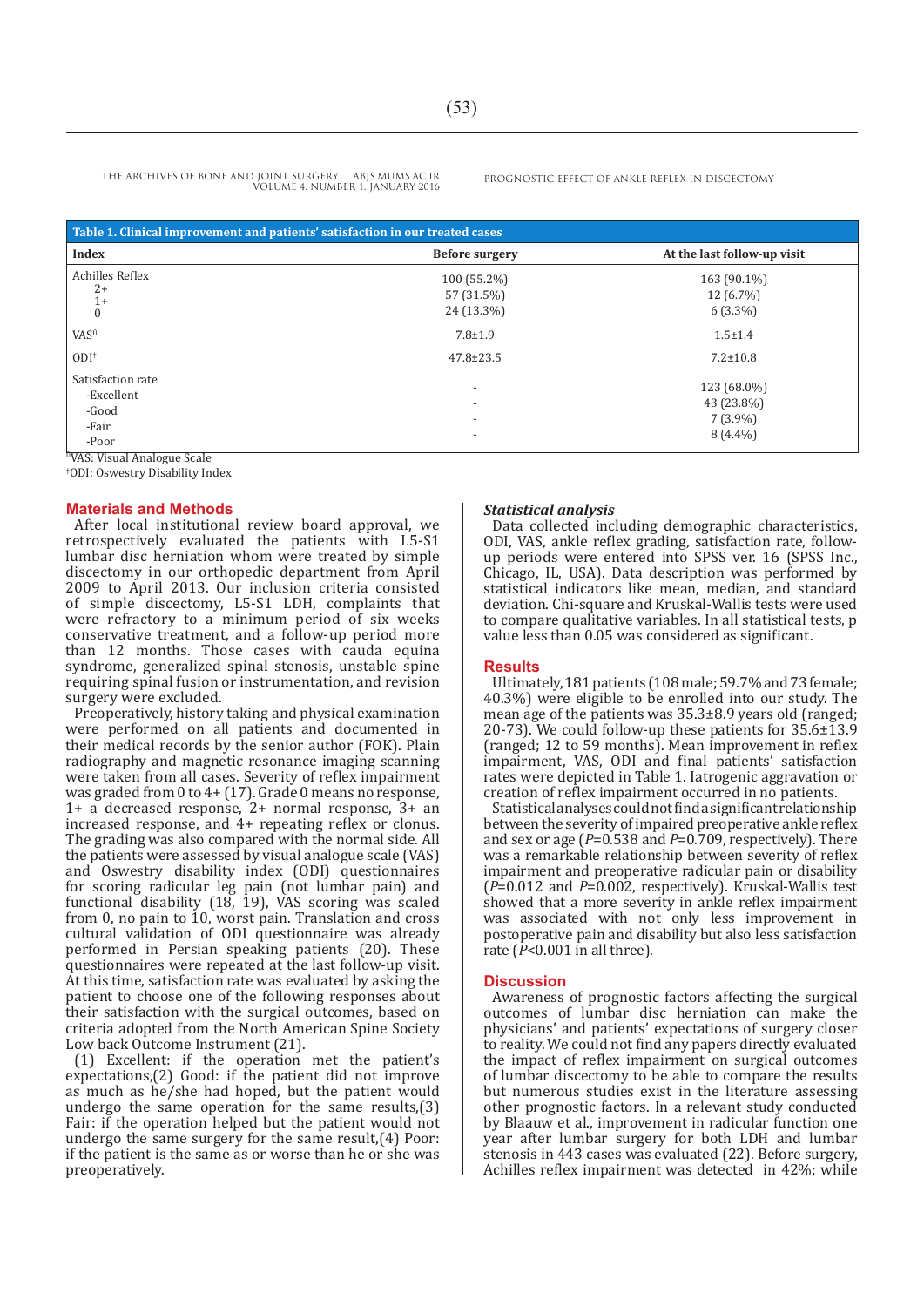THE ARCHIVES OF BONE AND JOINT SURGERY. ABJS.MUMS.AC.IR PROGNOSTIC EFFECT OF ANKLE REFLEX IN DISCECTOMY VOLUME 4. NUMBER 1. JANUARY 2016

one year after operation, this percent improved in 57% of patients. Iatrogenic deterioration or creation of reflex impairment occurred in 10% of the patients. Although the samples studied in this and our papers are not the same, prevalence of reflex impairment in the latter was 44.8% preoperatively that improved to 10% at the last followup visit (percent improvement of 77.8%). Iatrogenic deterioration was not observed in any of our patients.

Mariconda et al. in another similar study evaluated functional relevance of neurologic recovery at about 20 years after lumbar discectomy in 180 cases (23). In this study, the prevalence of abnormal reflexes before surgery was 38.9% and at the last follow-up visit, ODI<20% was reported by 75.6% while 90% of the patients were satisfied with the operation. The authors did not assess the effect of reflex impairment on clinical results but they found that male gender and higher educational level had good prognostic rules in surgical outcomes of lumbar discectomy. In comparison, our study only assessed the patients with L5-S1 LDH and follow-up period was much shorter. The prevalence of reflex impairment of less than +2 in our cases was 44.8% and surgery could reduce ODI to less than 20% in 86.7% of the patients. Excellent or good subjective satisfaction was achieved in 91.8% of our treated that was comparable with the previous study.

Lee and co-authors in a retrospective study on 40 patients with LDH who underwent open discectomy, analyzed prognostic factors affecting the surgical results (8). They assessed both radiological and clinical factors such as type and degree of herniation, presence of instability, age, sex, level of LDH, length of preoperative pain, smoking, body mass index, and revision versus primary operation. These authors finally concluded that revision surgery and non-extruded herniation were two poor prognostic factors that inversely could affect the ultimate clinical results. In the study we carried

out, severe ankle reflex impairment was found to be a poor prognostic factor in predicting the final functional **outcomes** 

Our study has several faults worth mentioning. First, design of the study was retrospective and inevitably, the study contains its inherent limitations. Second, the patients were followed-up and examined by the same physicians who were involved in their treatment and this could somewhat distort the results. To achieve stronger and more reliable results, it is proposed that a prospective control trial study to be conducted and surgical outcomes evaluated by a blind assessor. In conclusion, we found that Achilles reflex impairment not only correlates with preoperative severity of pain or disability, but also has a poor prognostic effect. More severe preoperative ankle reflex impairment is associated with less improvement in postoperative pain, disability, and also less subjective satisfaction.

#### **Acknowledgment**

We sincerely thank Research Council of Mashhad University of Medical Sciences for providing the fund of this study (No. 900186, approved date: 09.28. 2011). The results described in this paper were part of a medical student thesis.

#### Farzad Omidi-Kashani MD

Hasankhani EG MD Orthopedic Research Center, Orthopedic Department, Imam Reza Hospital, Mashhad University of Medical Sciences, Mashhad, Iran

#### Atefe Zare MD

Orthopaedic Research Center, Mashhad University of Medical Sciences, Mashhad, Iran

#### **References**

- 1. Carragee EJ, Han MY, Suen PW, Kim D. Clinical outcomes after lumbar discectomy for sciatica: the effects of fragment type and anular competence. J Bone Joint Surg Am. 2003; 85-A(1):102-8.
- 2. Dewing CB, Provencher MT, Riffenburgh RH, Kerr S, Manos RE. The outcomes of lumbar microdiscectomy in a young, active population: correlation by herniation type and level. Spine. 2008; 33(1):33-8.3.
- 3. Miwa S, Yokogawa A, Kobayashi T, Nishimura T, Igarashi K, Inatani H, et al. Risk factors of recurrent lumbar disc herniation: a single center study and review of the literature. J Spinal Disord Tech. 2015; 28(5):E265-9.4.
- 4. Sinigaglia R, Bundy A, Costantini S, Nena U, Finocchiaro F, Monterumici DA. Comparison of singlelevel L4-L5 versus L5-S1 lumbar disc replacement:

results and prognostic factors. Eur Spine J. 2009; 18(Suppl 1):52-63.

- 5. Carragee EJ, Spinnickie AO, Alamin TF, Paragioudakis S. A prospective controlled study of limited versus subtotal posterior discectomy: short-term outcomes in patients with herniated lumbar intervertebral discs and large posterior anular defect. Spine. 2006; 31(6):653-7.
- 6. Faulhauer K, Manicke C. Fragment excision versus conventional disc removal in the microsurgical treatment of herniated lumbar disc. Acta Neurochir (Wien). 1995; 133(3-4):107-11.
- 7. Moller AM, Pedersen T, Villebro N, Munksgaard A. Effect of smoking on early complications after elective orthopaedic surgery. J Bone Joint Surg Br. 2003; 85(2):178-81.